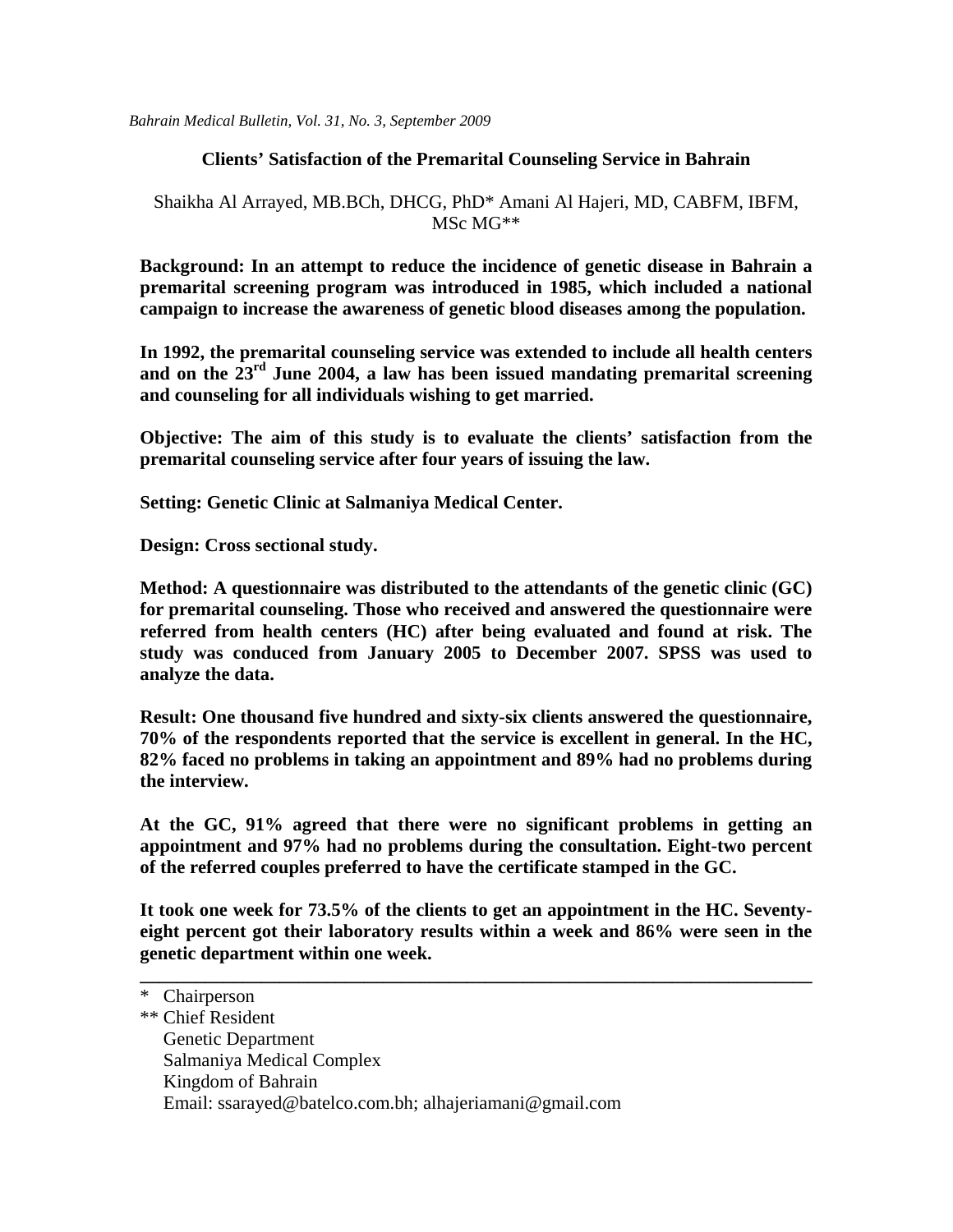**Conclusion: After almost 4 years of issuing the premarital law in Bahrain, most clients attending the premarital service in GC are satisfied with the level of the service. The delay in getting an appointment in the HC and in getting the laboratory results are major problems the clients are concerned about.** 

### *Bahrain Med Bull 2009; 31(3):*

Many nations around the world started to realize the vital importance of premarital counseling as a public health measure. It has been indicated that 240 million people world wide are heterozygous for genetic disorders. About 200,000 lethally affected homozygotes are born annually, major proportion of these are sickle-cell anemia and thalassemia syndromes<sup>1</sup>. The economic and the societal burdens of these diseases are tremendous<sup>2</sup>. It is well recognized that their prevention can lead to significant benefits across the healthcare spectrum<sup>3</sup>.

The burden of genetic blood disorders in Bahrain is enormous. This is well demonstrated when considering that as much as  $1-2\%$  of the neonates are born with sickle-cell disease; 11% are found to be sickle cell carriers and 2% are found to have carrier state for bthalassaemia $4.5$ .

Genetic counseling has been defined as "the process by which patients or relatives at risk of a disorder that may be hereditary are advised of the consequences of the disorder, the probability of developing or transmitting it and the ways this may be prevented, avoided or ameliorated<sup>"6</sup>. The process of premarital genetic counseling is primarily educational, non-directive in nature. It aims at helping individuals at risk to make their own informed decisions according to their own values.

In Bahrain, a premarital screening service has been available at the genetic department in the Ministry of Health since 1985. It was established as an attempt to reduce the incidence of genetic diseases. In 1992, premarital counseling was incorporated in the primary health care services to be included in all health centers throughout the Kingdom of Bahrain. A new law has been passed by the Bahrain Government which requires that all Bahraini couples, who are planning to marry, undergo mandatory premarital counseling<sup>7</sup>.

Any Bahraini citizen planning to get married is required to undergo obligatory premarital counseling for hereditary, sexually transmitted, and other common diseases according to regulations issued by the Minister of Health $8$ . This process is essential to obtain a legal marriage document. The service provided by physicians supported by trained health nurses at all health centers and is based on clearly defined protocols and guidelines laid down by the Ministry of Health $8$ .

The initial screening consists of history taking, physical examination and laboratory tests for hereditary as well as infectious diseases. Any further investigations will be dictated by the individual's health status. Couples have shown to be at risk of hemoglobinopathies are referred to the genetic department at the SMC where they receive counseling and are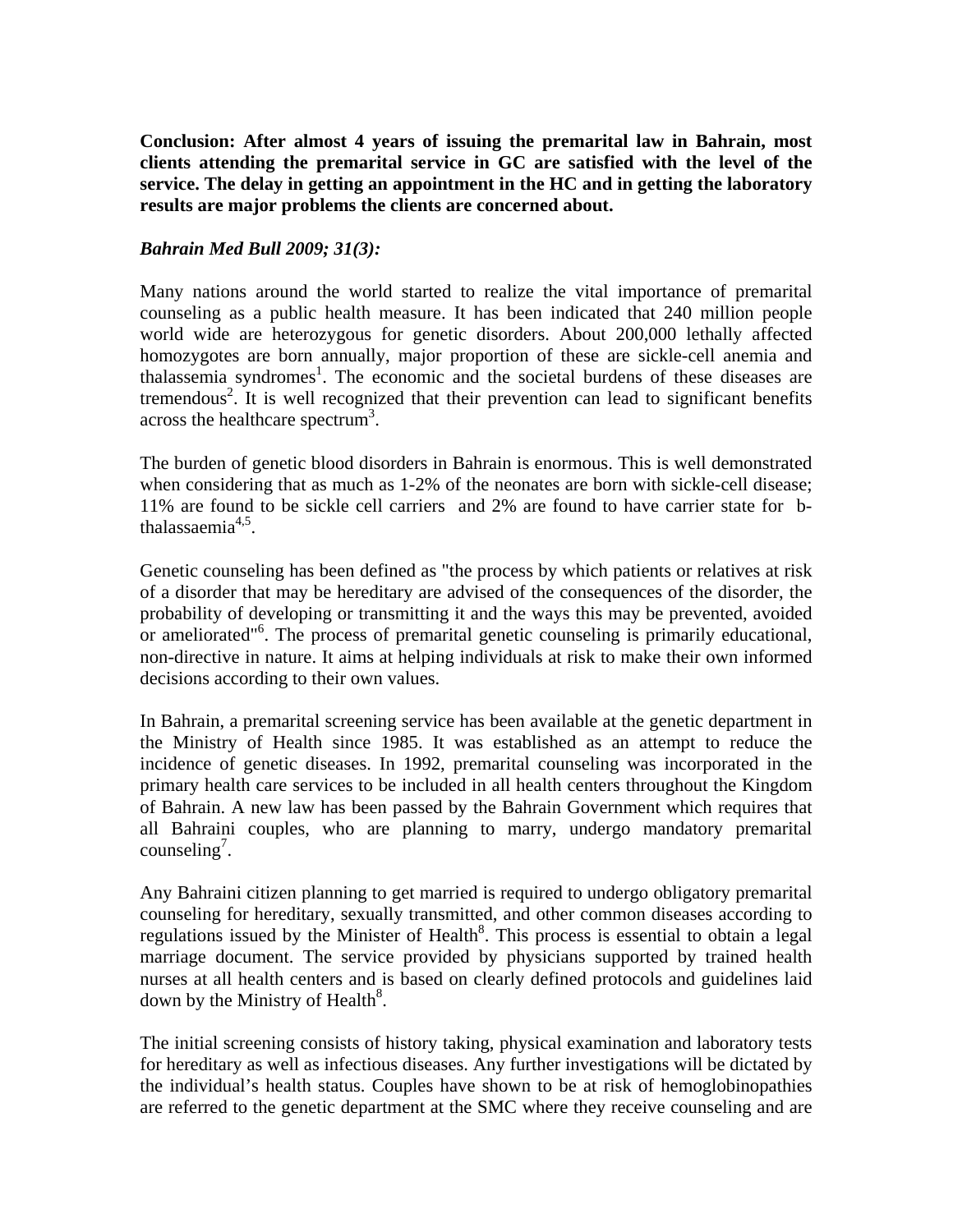provided with further information as booklets and educational materials. It should be stressed that according to the new genetic counseling decree it is "compulsory to be tested but not compulsory to take the advice" and therefore individuals are not obliged to accept the advice given by the geneticist.

A certificate is issued after counseling to the individual stating that they have received pre-marital counseling. This certificate does not contain any personal genetic health information, but merely states that the individual has received premarital counseling and it is the formal document required by the Ministry of Religious Affairs to permit the issuing of a legal marriage document<sup>7</sup>.

The aim of this study is to evaluate the clients' satisfaction from the service of the premarital counseling provided in the primary health care centers and the genetic clinic in Salmaniya Medical Complex during the first four years of issuing the law.

## **METHOD**

An anonymous self administered questionnaire was distributed to the attendants of the genetic clinic for premarital counseling. Those who received and answered the questionnaire were referred from health centers after being evaluated and found at risk of having affected offspring. The study was conduced from January 2005 to December 2007. The questionnaire consisted of 11 multiple choice questions with enough spaces provided for further explanations and comments. The questions covered the service provided at the level of primary care and at the genetic department. SPSS was used to analyze the data.

### **RESULT**

One thousand five hundred and sixty-six clients answered the questionnaire. Seventy percent reported that the service is excellent generally, see Figure 1. Eighty-two percent faced no problems in taking an appointment at the health center and 89% had no problems during the interview. Eighty-two percent had faced no problem in getting their laboratory result.

The majority (91%) who were referred to the genetic department agreed that there were no significant problems in taking an appointment and 97% of them did not face any problem during the consultation in the genetic department, see Table 1.

Eighty-two percent of the clients who were referred from the HC preferred to stamp the premarital examination certificate in the genetic department, see Table 2.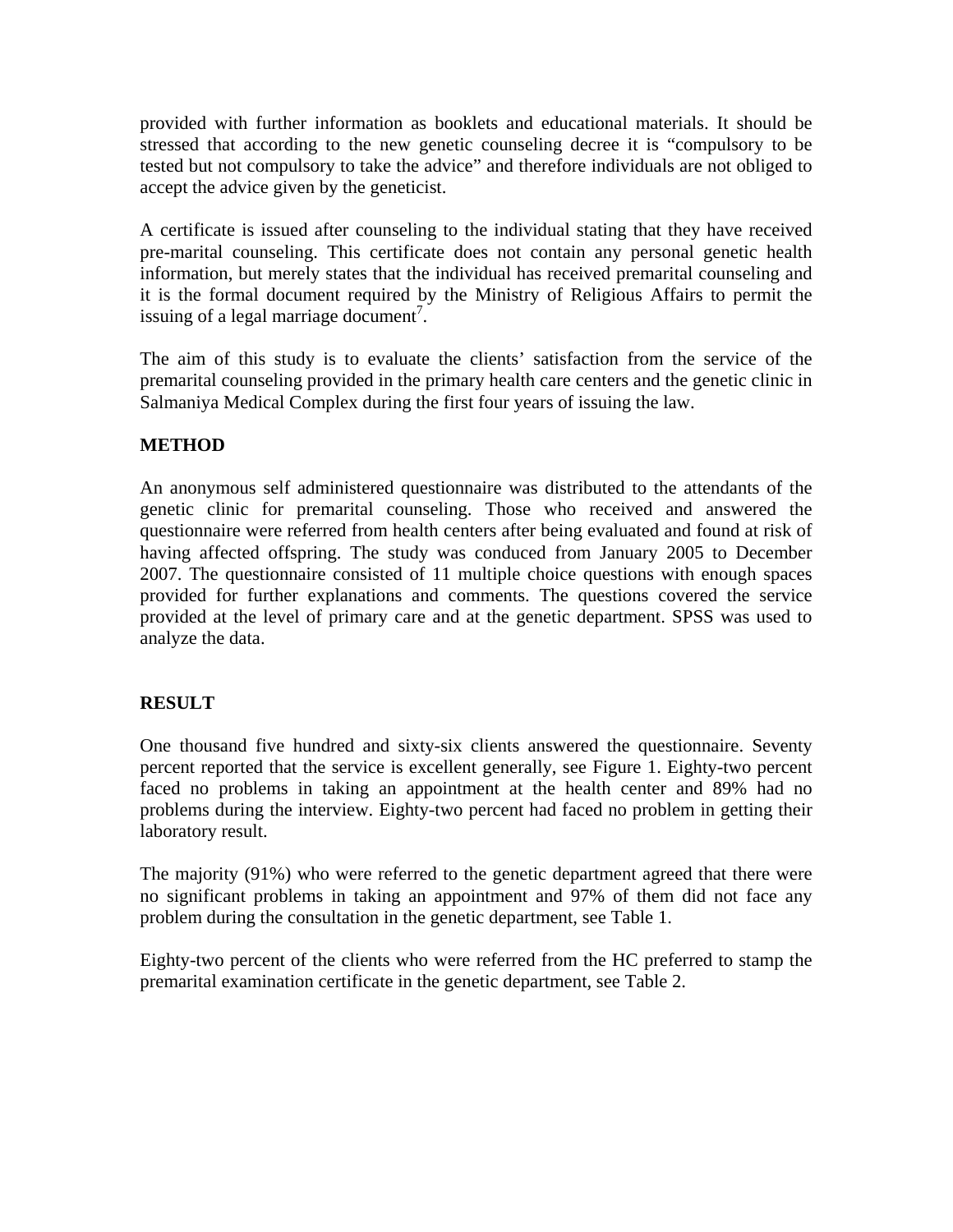

**Figure 1: What Do You Think of Premarital Service? Total Number of Those Who Answered This Question Is 1349** 

# **Table 1: Problems Faced by Clients at HC**

|                                                                                 |      | <b>No Problem</b> | <b>There is Problem</b> |         |         |
|---------------------------------------------------------------------------------|------|-------------------|-------------------------|---------|---------|
| <b>Ouestion</b>                                                                 | No.  | Valid %           | No.                     | Valid % | Total   |
| Any problem related to<br>appointment in HC?                                    | 1165 | 86.1              | 188                     | 13.9    | $1353*$ |
| Any problem related to<br>interviewing in HC?                                   | 1207 | 89.4              | 143                     | 10.6    | 1350*   |
| Any problem in getting the<br>results?                                          | 1099 | 82                | 245                     | 18      | 1344*   |
| Any problem in getting an<br>appointment for the                                |      |                   |                         |         |         |
| : Problems faced by clients at<br>genetic clinic?<br>Part 1 - Basic Information | 1231 | 91.4              | 116                     | 8.6     | 1347*   |
| Any problem related to<br>interviewing in the genetic clinic?                   | 1272 | 97                | 40                      | 3       | $1312*$ |

\* Total number of those who answered the question

# **Table 2: Stamping the Certificate Preference**

|                                                               | In the HC |         | In the GC |         |         |
|---------------------------------------------------------------|-----------|---------|-----------|---------|---------|
| <b>Ouestion</b>                                               | No.       | Valid % | No.       | Valid % | Total   |
| Where do you prefer the<br>certificate to be finally stamped? | 225       | 17.5    | 1061      | 82.5    | $1286*$ |

**\*** Total number of those who answered the question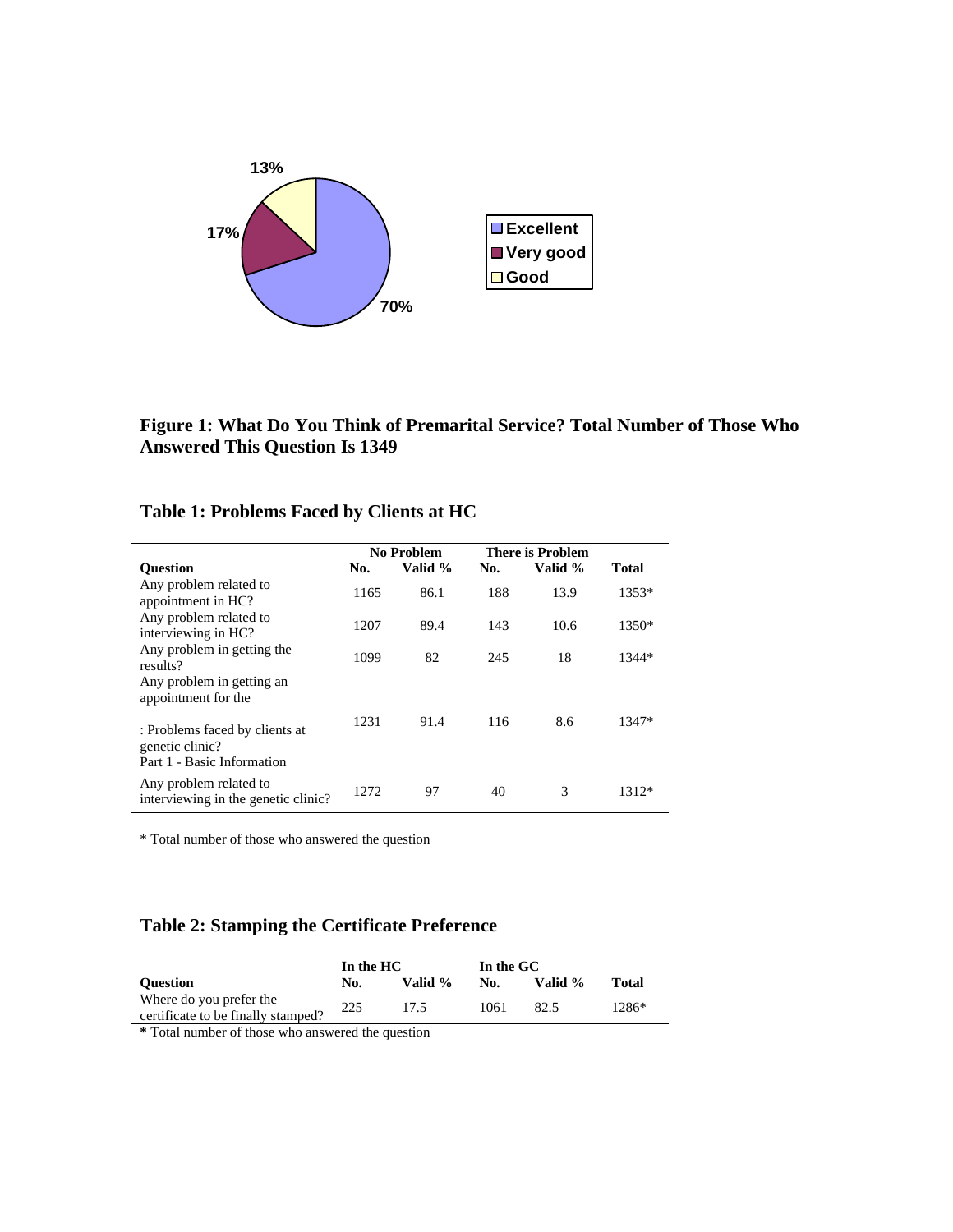Delay of premarital service was a major concern, but the survey showed that, 73.5% had their first appointment at the health center within a week, 17.8% within two weeks and only 8.7% within three weeks. Similar results were obtained for the second appointment at the health center. Almost 78% got their blood results within a week, 18% within two and only 4% within three weeks.

Eighty-six percent had their appointment in the genetic department within a week, 12% within two and 2% within three weeks, see Table 3.

|                                                                      | 1 week |         | 2 weeks |         | 3 weeks |                |       |
|----------------------------------------------------------------------|--------|---------|---------|---------|---------|----------------|-------|
| <b>Ouestion</b>                                                      | No.    | Valid % | No.     | Valid % | No.     | Valid %        | Total |
| How long it took to have<br>an appointment in HC?                    | 978    | 73.5    | 235     | 17.5    | 116     | -9             | 1329* |
| How long it took to have<br>the second appointment in<br>HC?         | 1011   | 78      | 237     | 18      | 54      | $\overline{4}$ | 1302* |
| How long it took to have<br>the results?                             | 1037   | 78      | 242     | 18      | 54      | 4              | 1333* |
| How long it took to have<br>an appointment in the<br>genetic clinic? | 1134   | 85.5    | 162     | 12.2    | 30      | 2.3            | 1326* |

### **Table 3: Service Length in Weeks**

**\*** Total number of those who answered the question

Clients' complaints and suggestions varied; mainly they were concerned about the confidentiality of information in HC, early appointments and early laboratory results. They suggested increasing the number of physicians who are able to perform premarital screening in the HC and to establish an evening clinic for this service.

## **DISCUSSION**

The majority of the clients attending the genetic department for premarital counseling are satisfied with the service. We also found that the level of satisfaction with the service provided at the genetic department is higher compared to health centers. This can be attributed to the amount of knowledge provided to the couples by the specialists and the adequate time allowed for each couple at the GC.

The majority agreed that stamping the premarital examination certificate should be at the genetic department because this will save time and effort.

The clients had suggested early screening programs, which would allow the individuals to know their carrier or disease status, this has already been achieved. Students screening program has been established since 1998 and newborns since 2007. Nevertheless, we recommend studying the clients concerns about the confidentiality issues, the delay in obtaining appointments and laboratory results and to improve the service in general.

There is a lack of similar studies because this kind of service is not available in most countries. An Australian study evaluated client expectations, psychological adjustment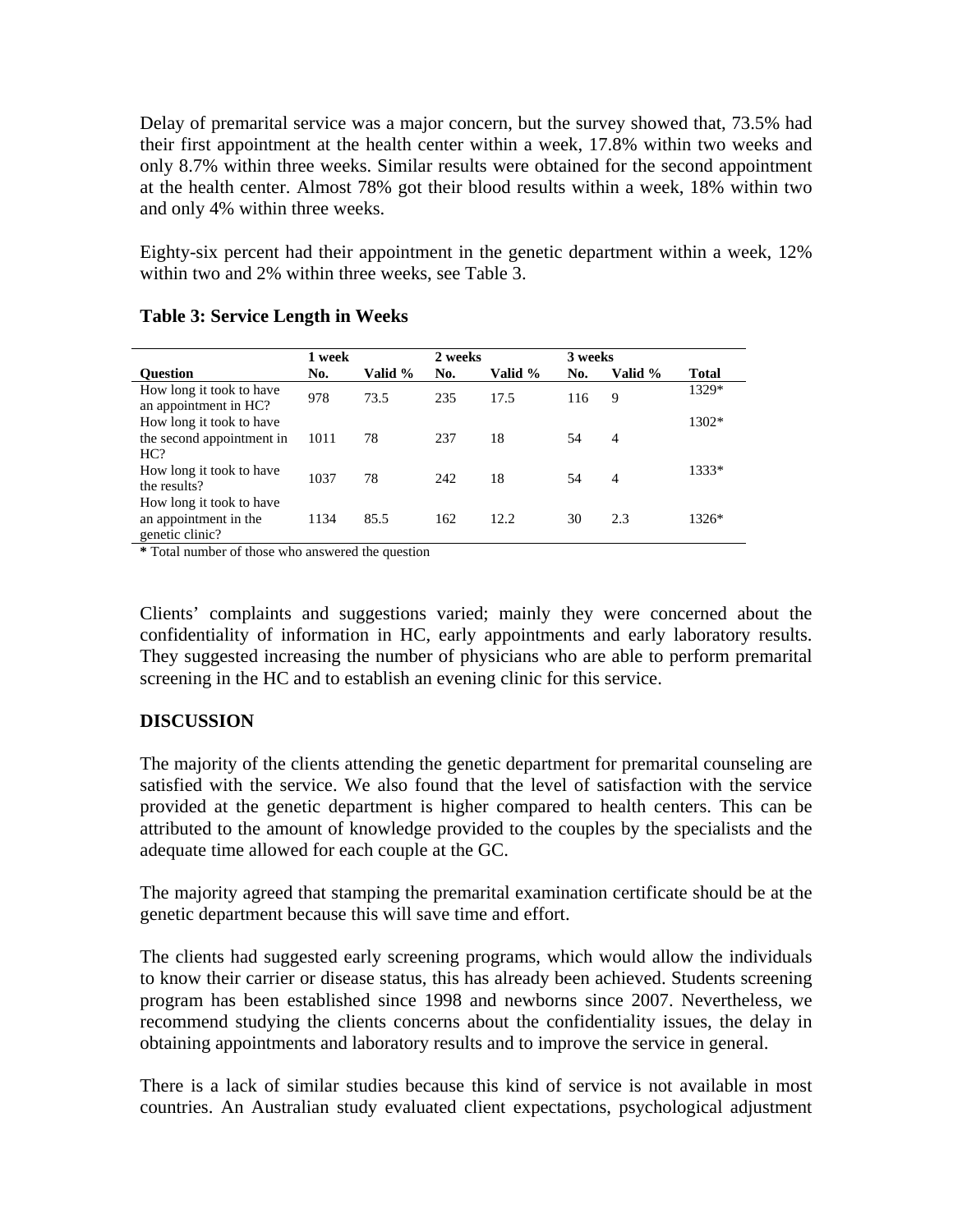and satisfaction with genetic counseling service for patients attending familial cancer clinic, general genetic clinic in which the service included antenatal, adult onset conditions and pediatric clinic. Although they had a much smaller sample (122 clients) compared to our study (1566 clients) they found that the majority of clients attending genetic counseling reported that they were very satisfied<sup>9</sup>.

Shiloh et al studied the attitudes, beliefs and decisions among counseled, non-counseled and unrelated couples in Israel but have not discussed their satisfaction after counseling<sup>10</sup>.

Al-Gazali assessed the level of understanding of genetic advice given in the Genetic Clinic, attitudes toward consanguineous marriages, prenatal, abortion and preconception diagnoses in the UAE. He concluded that for an effective genetic counseling it is advisable to educate the population and recommended the introduction of carrier screening and preconception diagnosis in affected families $^{11}$ .

Since patient satisfaction is becoming an important issue in evaluating medical care, we recommend further assessment of all aspects of satisfaction with genetic counseling in future studies covering the three major components (instrumental, affective, and procedural) as it has been suggested by many researchers<sup>9,12</sup>.

### **CONCLUSION**

**After four years of issuing the premarital law, most of our clients are satisfied with the service. Nevertheless, there are areas for improvement at both the primary health care and the genetic department.** 

### **REFERENCES**

- 1. WHO, Hereditary Anaemia: Genetic Basis, Clinical Features, Diagnosis and Treatment. Bulletin of the World Health Organization, 1982; 60 (5): 643-60.
- 2. WHO, Primary Healthcare Approaches for Prevention and Control of Congenital and Genetic Disorders 1999. <http://www.who.int/genomics/publications/en/> Accessed on 15.2.2009.
- 3. WHO, Genomics and World Health Report 2002. http://www.who.int/genomics/elsi/recommendations/en/ Accessed on 15.2.2009.
- 4. Al-Arrayed SS, Haites N. Features of Sickle-cell Disease in Bahrain. Eastern Mediterranean Health Journal 1995; 1 (1): 112-9.
- 5. Nadkarni K, Al Arrayed SS, Bapat J. Incidence of Genetic Disorders of Haemoglobins in the Hospital Population of Bahrain. Bahrain Medical Bulletin 1991; 13 (1): 19-23.
- 6. Harper PS. Practical Genetic Counseling, London, Hodder Arnold,  $2004$ ,  $6<sup>th</sup>$  ed p3.
- 7. Al Arrayed S, Al Hajeri A. Premarital Genetic Counseling: A New Law in the Kingdom of Bahrain, Journal of Health, Social and Environmental Issues 2005; 6 (2): 31-4.